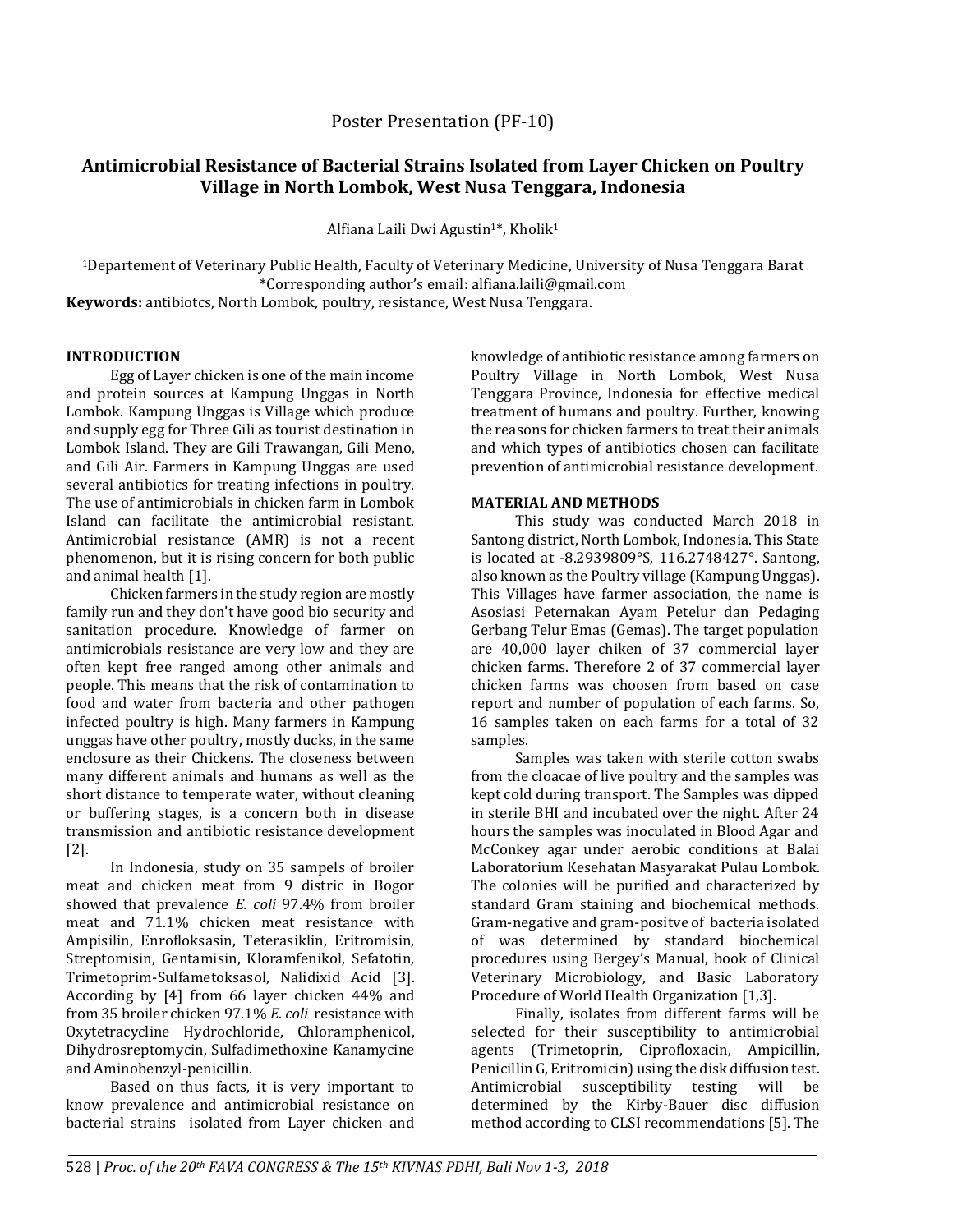reference strains *Escherichia coli* ATCC 25922 was used as control of quality.

#### **RESULT AND DISCUSSION**

The result of bacterial isolation from 32 samples showed 27 samples positive of *E. coli*, 13 form fram 1 and 14 from farm 2, from 27 positive samples were identified bacteria then tested the resistance, the data of resistance test result can be seen in Table 1 and interpretation diameter obstacle zone in Table 2.



Picture 1. *Eschericia coli* on media *Eosin Methylene Blue Agar*



Picture 2. Resistance test from isolat *Escherichia coli*

|                   | Farm 1 | Farm 2 |
|-------------------|--------|--------|
| Sulfamethosazole/ |        |        |
| Trimetoprin       |        |        |
| Ciprofloxacin     | 12     | 11     |
| Ampicillin        | 8      | 8      |
| Penicillin G      | 10     | 14     |
| Eritromicin       |        | 10     |

| Table 2. Interpretation diameter obtacle zone (5) |  |  |
|---------------------------------------------------|--|--|
|---------------------------------------------------|--|--|

|                              | <b>Interpretation Diameter</b><br>Zone (mm) |      |   |                          |    |      |  |
|------------------------------|---------------------------------------------|------|---|--------------------------|----|------|--|
|                              | S                                           |      |   |                          | R  |      |  |
|                              | n                                           | $\%$ | n | $\%$                     | n  | $\%$ |  |
| Sulfamethosazole/Trimetoprin | 10                                          | 37   |   | $\overline{\phantom{a}}$ | 17 | 63   |  |
| Ciprofloxacin                | 4                                           | 15   |   | $\blacksquare$           | 23 | 85   |  |
| Ampicillin                   | 9                                           | 33   | 2 | 8                        | 16 | 59   |  |
| Penicillin G                 | 3                                           | 11   |   | $\blacksquare$           | 24 | 89   |  |
| Eritromicin                  | 10                                          | 37   |   |                          | 17 | 63   |  |

Description: susceptible (S), intermediate (I), resistance (R)

*Escherichia coli* resistance with Penicillin-type antibiotics can attributed to the ability of bacteria to produce β-lactamase enzymes encoded by the R factor, this resistance mechanism is related to membrane permeability, the presence of trasfer of the gene occurring to the polymer, further combining some resistant genes can cause bacteria resistant to most antibiotics [6,8,9].

*Escherichia coli* is often used as a bacterium commensal, because it has the able to spread resistant factor [10]. In general the transfer of resistant genes can be through three mechanisms, transformation, conjugation and tranduction. The precise environment of *E. coli* is the optimal place for gene transfer [11,12].

Factors that support the occurrence of multidrug resistance because of the perceived obligation to use antibiotics when ill, the selection of antibiotics based on price, increased unnecessary health care expenditure, the use of animals for use as a routine supplement for prophylaxis or stimulate animal growth. The presence of multidrug resistant bacteria can have an impact on the health of animals and humans, which may lead to increased medical expenses, limited treatment options, longer hospitalization and death [13].

#### **CONCLUSION**

A total of 27 samples of *Escherichia coli* were tested for resistance antibiotic, 89% of which were resistant to penicillin G antibiotics, 85% ciprofloxacin, 63% ertromycin and sulfamethosazole/trimetoprin, and 59% resistant to Ampicillin antibiotics. It can be interpreted that *Escherichia coli* has been tested multidrug resistance that can spread resistant genes through food of animal origin and environment that can be a health care for the community and other animals.